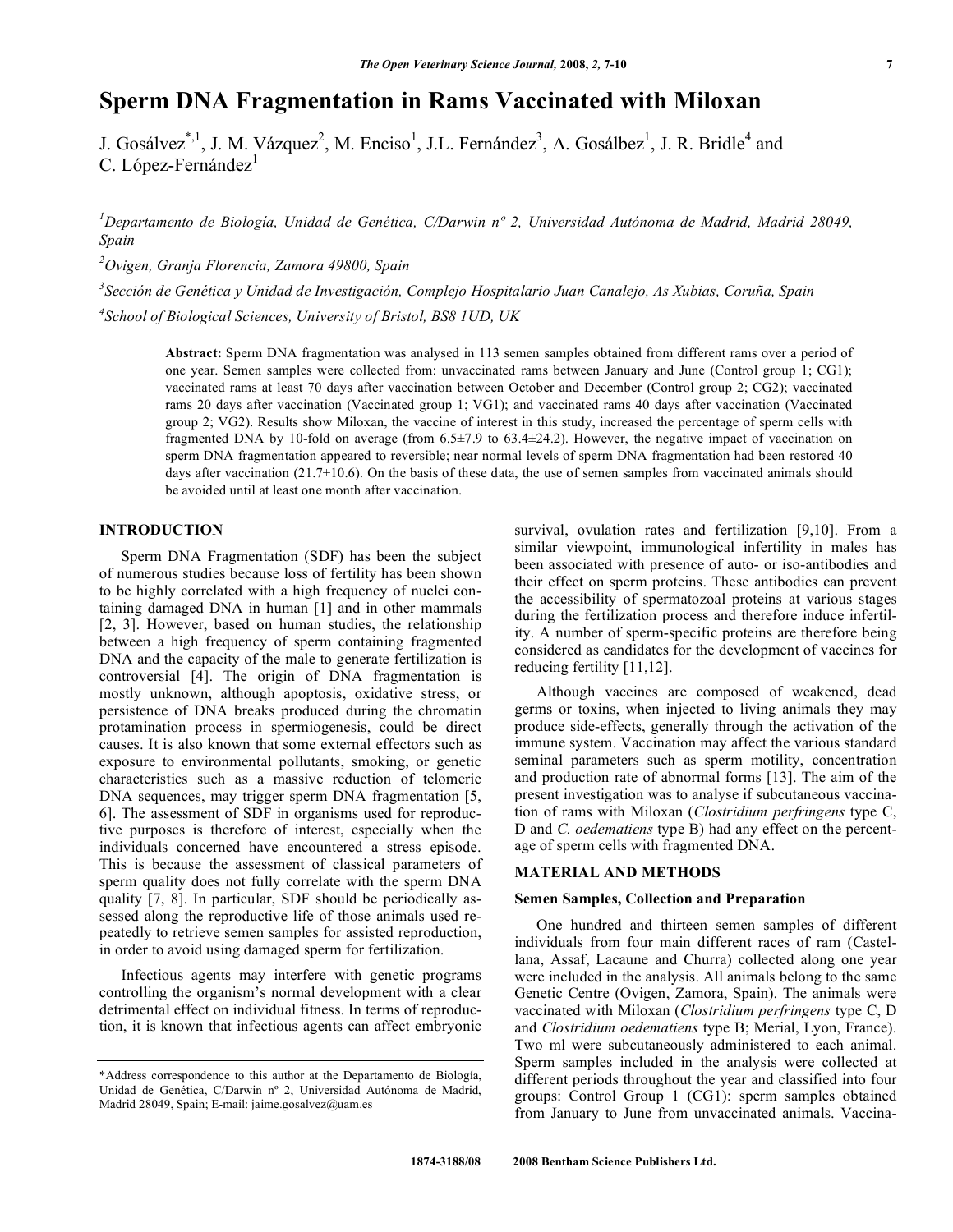tion Group 1 (VG1): sperm samples obtained in July 20 days post-vaccination. Vaccination Group 2 (VG2): sperm samples obtained in August 40 days post-vaccination. Control Group 2 (CG2): sperm samples obtained in October to December at least 70 days post-vaccination. Unfortunately, during the experiment, it was only possible to assign semen samples to particular animals in 35% of cases. Samples within each pre-established groups were therefore considered to be independent clusters of individuals.

 All semen samples were collected with the use of an artificial vagina. Immediately after collection, the semen was diluted to a final concentration of  $43x10^8$  spermatozoa/ml with a commercial egg yolk-based extender (Triladylt; Minitube Canada, Woodstock, Canada) and frozen using 0.2 ml straws. Only sperm samples considered of sufficiently high quality for standard parameters, including volume, concentration, motility, acrosomes and positive endosmosis, are currently frozen at the Ovigen Center. All animals were aged 2 to 4 years, healthy, and controlled for feeding, housing, and photoperiod conditions. These stocks are currently being maintained for breeding purposes.

#### **Sperm DNA Fragmentation Analysis**

 To determine the percentage of sperm cells with fragmented DNA, i.e. DNA Fragmentation Index (SDFi), the Sperm-Halomax® kit (Halotech-DNA SL, Madrid, Spain) was used. This methodology is a variant on the SCD (Sperm Chromatin Dispersion) test and has been used to assess sperm DNA fragmentation in mouse [6], pig [14, 15] and bull [16]. For each experiment, frozen straws were thawed and different aliquots were prepared to a final concentration of  $10-15x10^6$  spermatozoa/ml. Twenty five microliters of semen diluted to  $10-15x10^6$  spermatozoa per millilitre were added to a vial containing low melting point agarose and mixed. Pre-treated slides were placed onto a metallic plate cooled to 4ºC. A drop of the agarose-sperm mix was then spread onto the treated face of the slide and covered with a glass coverslip for 5 minutes at 4ºC. The coverslip was smoothly removed, and the slide was horizontally placed in 10 ml of the lysing solution provided in the kit, to remove membranes and proteins. Finally, slides were washed for 5 min, dehydrated in sequential 70, 90 and 100% ethanol baths. The sperm were then stained for fluorescence microscopy with DAPI in Vectashield Mounting Medium H-1000 (Vector, USA) followed by 2, 7 - dibrom - 4 - hydroxyl mercuryfluorescein di-sodium salt (DMF; Sigma, USA). The dual emission fluorochrome combination used in the present experiment, allowed simultaneous visualization of DNA (blue) and proteins (green) respectively using a dual band pass fluorescence filter block or, alternatively, a single emission could also be observed using a single band pass fluorescence filter block.

 Fluorescence microscopy was used for automatic sperm counting using the Sperm Class Analyzer DNA module (Microptic SL, Barcelona, Spain). The SCA software discriminated between spermatozoa that showed a small halo of spreading of chromatin loops (sperm containing unfragmented DNA) and large or medium halo of diffused chromatin fragments (sperm containing fragmented DNA). This software was coupled to a Leica DMLA (Leica SA, Germany) motorized fluorescence microscope, controlled with Leica based software, for automatic scanning and image digitalization of each slide. Magnification lenses 20x were used for facility of cell counting. A minimum of 800 spermatozoa per sample were counted. The SDFi (percentage of sperm cells with fragmented DNA) was then calculated. Statistical analysis was performed using Minitab version 14 for Windows.

### **RESULTS AND DISCUSSION**

 Sperm samples processed for DNA fragmentation visualization showed basically two different spermatozoa morphologies. Those nuclei that remained compact or displayed very small halos of chromatin spreading corresponded to spermatozoa harbouring unfragmented DNA (Fig. **1a**,**c**). By contrast, those sperm nuclei which exhibited medium or large peripheral halos of diffusion of chromatin spots (Fig. **1b**,**d**), contained fragmented DNA [16].



**Fig. (1).** Visualization of the sperm DNA fragmentation in ram under fluorescence-microscopy. (**a**) Sperm sample showing a low SDFi. (**b**) Sperm sample of an individual after 20 days of vaccination where most of the sperm cells exhibit a large dispersion of the chromatin. (**c**) Selected nuclei from a sperm cell containing unfragmented DNA. (**d**) Selected nuclei from a sperm cell containing fragmented DNA. In all cases, blues colour corresponds to DNA, whereas protein fluoresces in green and is mainly labelling the flagelum and sperm core after the SCD test.

 The observed range of SDFi in the CG1 (January to June), was from individuals presenting nearly 0 % of sperm DNA fragmentation, to others exhibiting about 41% % of SDFi,. The mean value of SDFi or this period was 6.4+7.9. The animals studied between October and December (CG2) showed a similar distribution of SDFi values (5.7+4.5) and significant differences between both periods of analysis were not obtained based on arc-sine transformed data (one-way ANOVA:  $F = 0.16$ ;  $p = 0.7$  for 1 and 68 df). The condition of SDF 20 and 40 days post vaccination was very different (Fig. **2**). SDFi post vaccination (VG1) significantly increased with a mean value of 63.4+24.2 (one-way ANOVA, compared to CG1 and CG2 combined:  $F = 484.9$ ; p<0.0001 for 1 and 101 df).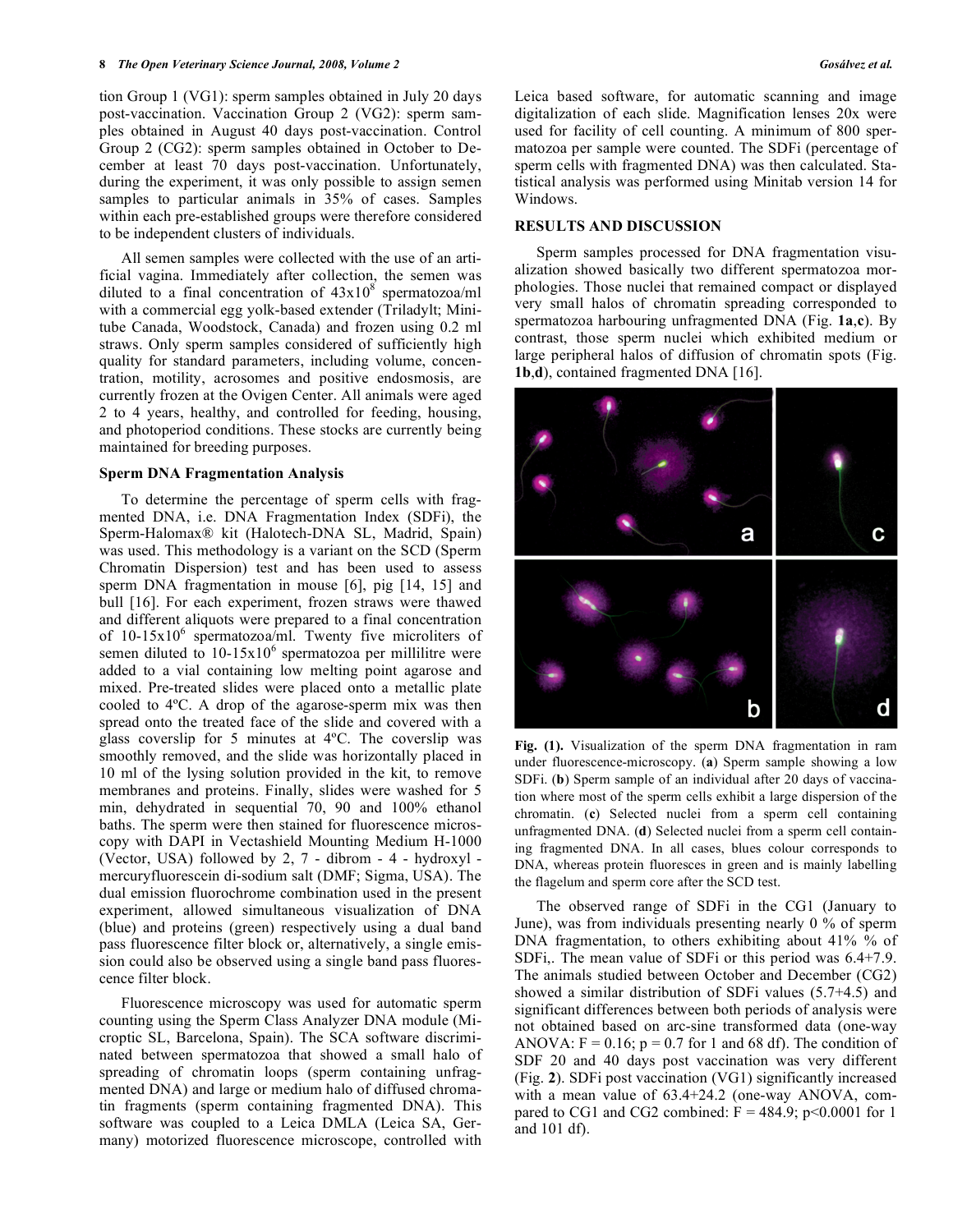

**Fig. (2).** Descriptive statistics (box-and-whisker plots) of sperm DNA fragmentation index in the four established groups (CG: Control Group; VG: Vaccinated group). See text for details.

 Forty days post vaccination (VG2) the SDFi decreased with respect to the VG1 score (one-way ANOVA:  $F = 37.6$ ; p<0.0001 for 1 and 41 df), but was still significantly increased, with a 3.6 fold increase in mean compared to the two outside controls (one-way ANOVA:  $F = 36.8$ ; p<0.0001 for 1 and 78 df). The mean SDFi value (21.7+10.6) for VG2 was also still very high compared with the standard values.

 Two main conclusions may be obtained from this work 1) vaccination can temporarily increase sperm DNA fragmentation in ram and 2) sperm DNA fragmentation levels can be restored to normal levels after being elevated following an acute stress event, such as vaccination. Practically, the sudden large increase in the percentage of sperm cells with fragmented DNA after vaccination is another reason to avoid using sperm samples retrieved from animals for artificial reproduction until at least, one month or forty days following vaccination.

 It is known that germ line cells are significantly affected by infectious agents as well as by vaccination episodes against those same agents [10]. In boar [17] and in ram [18], the percentage of forward movement and normal spermatozoal morphology and motility were significantly reduced in vaccinated animals. In the male germ line, only spermiogenesis is affected. Meiosis is also likely to be affected by the collateral effects of vaccination, as suggested by the increased occurrence of univalents involving autosomes, as well as sex chromosomes, in a group of mice which were antirabic vaccinated, in comparison with control stocks [19]. In this situation, vaccines could be considered as clastogenic effectors. In the case analyzed here, the time of recovery to a normal rate of sperm DNA fragmentation seems to be related to duration of spemiogenesis, more than to possible mutations or alterations occurring during meiosis. Duration of spermiogenesis varies in different species but is quite constant within each species. Thus, in ram the spermiogenesis encompasses around 18 days, while in bull and stallion it is about 21 days [20, 21]. The timing here for sperm to reach the maximum levels of sperm DNA fragmentation, coupled with the quick recovery of sperm quality, seems to indicate that spermiogenesis rather than spermatogenesis was affected by vaccination. If meiotic cells or gonial cells were affected the time to recover normal cells would be longer than observed here. In the case analysed here from 20 to 30 days was the delay before SDF started to decrease. This suggests that histone/protamine replacement and assembly during sperm maturation were affected. Interestingly, when the effect of foot-and-mouth disease vaccination on the various seminal attributes of buffalo bulls was studied, it was observed that vaccination also produces adverse effects on the standard seminal parameters, up to one month after vaccination [13]. This duration for semen quality recovery is quite similar to that reported here.

 The effect of vaccinations on semen parameters is not fully understood. Probably the type of vaccine and genetic background of the animal is determinant of the immune reaction of the individual. Inoculation of live *Brucella ovis* into the epididymus of rams generated intense epididymal lesions. In addition, an increased numbers of neutrophils, macrophages and lymphocytes were detected, being indicative of induced inflammatory response. Unfortunately, such effects on spermatozoa were not determined in this experiment [22]. However, it is known that leucocytospermia produces oxidative stress that may result in DNA damage [23, 24]. Additionally, vaccination may trigger elevated temperature, either locally through the inflammation process, or generally, inducing fever in some cases. In fact, concentration, motility and morphology may be adversely affected by fever, especially during the period of spermiogenesis [25]. Also sperm chromatin structure seems to be affected by an increase of temperature, causing extensive DNA strand breaks, altering protein synthesis [26] and decreasing the protamine disulfide bonding [27]. Interestingly, in bulls, scrotal mildthermal stress caused sperm morphological abnormalities after 11 days after insulation [28]. They increased during the following days, decreasing near 40 days after scrotal insulation.

 The effects of vaccination on sperm quality and particularly on sperm DNA integrity probably consists of many factors and effectors, such as the genetic background, and the capacity to respond to oxidative stress or temperature variations, that finally determines a response for each individual. Substantial interactions between these factors could be an explanation for the high levels of variance in response for sperm DNA fragmentation values observed for animals postvaccination.

### **ACKNOWLEDGEMENTS**

 The authors want to thank Francisca Arroyo for a marvellous technical assistance. This work has been supported by grants from the MEC Petri 480PTR1995-0907-OP, BFU 2007-66340/BFI and CGL2005-02898/BOS.

## **REFERENCES**

- [1] Agarwal A, Allamaneni SS. The effect of sperm DNA damage on assisted reproduction outcomes. A review. Minerva Ginecol 2004; 56(4): 235-245.
- [2] Rybar R, Faldikova L, Faldyna M, *et al*. Bull and boar sperm DNA integrity evaluated by sperm chromatin structure assay in the Czech Republic. Vet Med 2004: 49(1): 1-8.
- [3] Waterhouse KE, Haugan T, Kommisrud E, *et al*. Sperm DNA damage is related to field fertility of semen from young Norwegian Red bulls. Reprod Fertil Dev 2006; 18(7): 781-788.